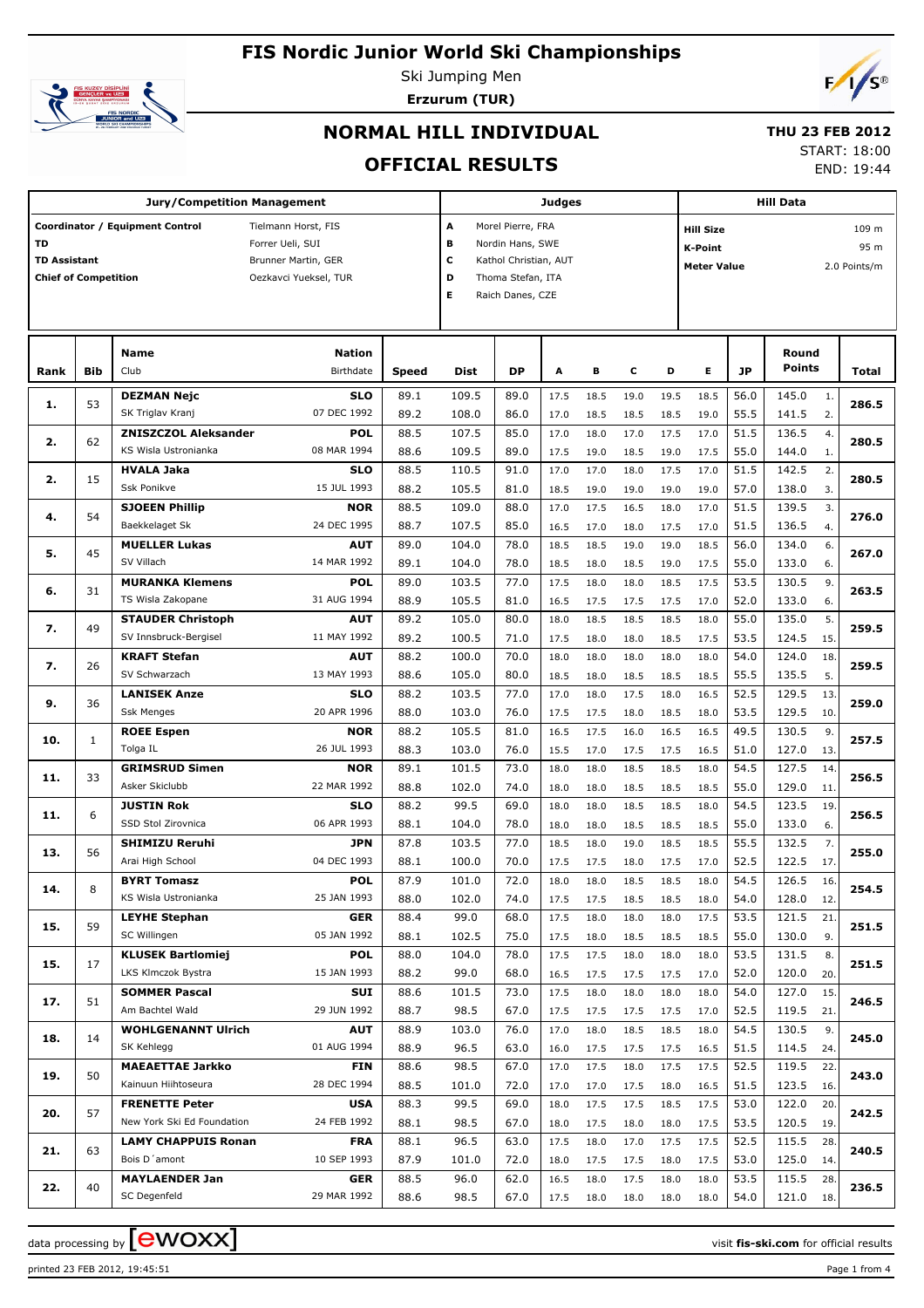# **FIS Nordic Junior World Ski Championships**



Ski Jumping Men **Erzurum (TUR)**



## **NORMAL HILL INDIVIDUAL**

### **THU 23 FEB 2012**

#### **OFFICIAL RESULTS**

START: 18:00 END: 19:44

| Rank | <b>Bib</b> | <b>Name</b><br>Club      | <b>Nation</b><br>Birthdate | Speed | <b>Dist</b> | <b>DP</b> | А    | в    | c    | D    | Е    | <b>JP</b> | Round<br><b>Points</b> |     | Total |
|------|------------|--------------------------|----------------------------|-------|-------------|-----------|------|------|------|------|------|-----------|------------------------|-----|-------|
|      |            | <b>DREHER Michael</b>    | <b>GER</b>                 | 88.1  | 97.0        | 64.0      | 17.5 | 18.0 | 17.5 | 18.0 | 17.5 | 53.0      | 117.0                  | 23. |       |
| 22.  | 4          | Sc Oberstdorf            | 30 JAN 1993                | 88.0  | 98.0        | 66.0      | 17.5 | 17.5 | 18.0 | 18.0 | 18.0 | 53.5      | 119.5                  | 21. | 236.5 |
| 24.  | 66         | <b>KADLEC Milos</b>      | <b>CZE</b>                 | 88.1  | 97.5        | 65.0      | 17.0 | 17.5 | 17.0 | 17.5 | 17.0 | 51.5      | 116.5                  | 26. | 236.0 |
|      |            | Skl Nove mesto na morave | 26 NOV 1992                | 88.1  | 98.5        | 67.0      | 17.5 | 18.0 | 17.5 | 17.5 | 17.5 | 52.5      | 119.5                  | 21. |       |
| 25.  | 16         | <b>BERGGAARD Mats S</b>  | <b>NOR</b>                 | 88.6  | 103.0       | 76.0      | 18.5 | 17.5 | 18.0 | 19.0 | 18.0 | 54.5      | 130.5                  | 9.  | 233.0 |
|      |            | Stranden IL/FTV          | 24 AUG 1995                | 88.2  | 91.5        | 53.0      | 16.5 | 17.0 | 16.5 | 16.5 | 16.0 | 49.5      | 102.5                  | 31. |       |
| 26.  | 42         | <b>EGLOFF Pascal</b>     | <b>SUI</b>                 | 89.1  | 96.5        | 63.0      | 16.5 | 18.0 | 17.5 | 18.0 | 17.5 | 53.0      | 116.0                  | 27. | 230.5 |
|      |            | Grabserberg              | 08 AUG 1992                | 89.0  | 96.0        | 62.0      | 17.5 | 18.0 | 17.5 | 17.5 | 17.0 | 52.5      | 114.5                  | 24. |       |
| 27.  | 55         | <b>MITCHELL Eric</b>     | <b>CAN</b>                 | 87.9  | 101.0       | 72.0      | 18.0 | 18.0 | 18.0 | 18.0 | 18.0 | 54.0      | 126.0                  | 17. | 229.0 |
|      |            | Altius Nordic ski club   | 10 APR 1992                | 88.1  | 91.0        | 52.0      | 17.5 | 17.0 | 17.0 | 17.0 | 16.5 | 51.0      | 103.0                  | 30. |       |
| 27.  | 38         | <b>KLINGA Sebastian</b>  | <b>FIN</b>                 | 88.5  | 97.5        | 65.0      | 17.0 | 17.5 | 17.5 | 17.0 | 17.5 | 52.0      | 117.0                  | 23. | 229.0 |
|      |            | Qunasyaaran Hiihtoseura  | 26 APR 1992                | 88.6  | 95.0        | 60.0      | 16.5 | 18.0 | 17.5 | 17.0 | 17.5 | 52.0      | 112.0                  | 27. |       |
| 29.  | 65         | <b>LEVKIN Yevgeniy</b>   | <b>KAZ</b>                 | 88.5  | 95.5        | 61.0      | 17.0 | 18.0 | 17.5 | 17.0 | 17.0 | 51.5      | 112.5                  | 30. | 226.0 |
|      |            | Almaty Skiclub           | 14 OCT 1992                | 88.2  | 95.5        | 61.0      | 17.5 | 18.0 | 17.5 | 17.0 | 17.5 | 52.5      | 113.5                  | 26. |       |
| 30.  | 61         | <b>ROMASHOV Alexey</b>   | <b>RUS</b>                 | 87.9  | 97.0        | 64.0      | 18.0 | 17.5 | 18.0 | 17.5 | 17.5 | 53.0      | 117.0                  | 23. | 222.5 |
|      |            |                          | 29 APR 1992                | 88.0  | 92.0        | 54.0      | 17.0 | 17.5 | 16.5 | 17.0 | 17.5 | 51.5      | 105.5                  | 29. |       |
| 31.  | 28         | <b>SCHULER Adrian</b>    | <b>SUI</b>                 | 88.1  | 95.5        | 61.0      | 17.0 | 17.0 | 17.5 | 17.5 | 17.0 | 51.5      | 112.5                  | 30. | 221.5 |
|      |            | Einsiedeln               | 28 OCT 1992                | 88.2  | 94.0        | 58.0      | 17.0 | 17.0 | 17.0 | 17.0 | 17.5 | 51.0      | 109.0                  | 28. |       |
| 32.  | 13         | <b>NOMME Martti</b>      | <b>EST</b>                 | 88.6  | 96.0        | 62.0      | 16.5 | 17.0 | 16.5 | 17.0 | 17.0 | 50.5      | 112.5                  | 30. | 211.5 |
|      |            |                          | 01 JAN 1993                | 88.7  | 89.5        | 49.0      | 17.0 | 17.0 | 16.5 | 16.5 | 16.5 | 50.0      | 99.0                   | 32. |       |

|     |    | Not qualified for final round                                  |                           |      |      |      |      |      |      |      |      |      |       |
|-----|----|----------------------------------------------------------------|---------------------------|------|------|------|------|------|------|------|------|------|-------|
| 33. | 24 | <b>YLIPULLI Miika</b><br>Kuusamon Era-Veikot                   | <b>FIN</b><br>01 MAR 1995 | 87.8 | 95.0 | 60.0 | 17.5 | 17.0 | 17.5 | 17.5 | 17.0 | 52.0 | 112.0 |
| 34. | 52 | <b>AALST VAN DER Oldrik</b><br>National Team                   | <b>NED</b><br>01 DEC 1995 | 88.4 | 95.0 | 60.0 | 17.0 | 17.5 | 17.0 | 17.0 | 16.5 | 51.0 | 111.0 |
| 34. | 47 | <b>RAFFORT Benjamin</b><br>Les Contamines Montjoie             | <b>FRA</b><br>11 JUL 1994 | 88.3 | 94.5 | 59.0 | 17.0 | 18.0 | 17.5 | 17.5 | 17.0 | 52.0 | 111.0 |
| 34. | 2  | <b>EGLOFF Luca</b><br>Grabserberg                              | <b>SUI</b><br>06 JUN 1995 | 88.5 | 95.5 | 61.0 | 17.0 | 18.0 | 16.5 | 16.0 | 16.5 | 50.0 | 111.0 |
| 37. | 39 | <b>SHUVALOV Alexander</b>                                      | <b>RUS</b><br>30 NOV 1992 | 87.9 | 96.0 | 62.0 | 16.0 | 17.5 | 16.5 | 16.0 | 16.0 | 48.5 | 110.5 |
| 37. | 11 | <b>LANIN Ivan</b>                                              | <b>RUS</b><br>15 JAN 1992 | 88.6 | 95.5 | 61.0 | 16.5 | 16.5 | 17.0 | 16.5 | 16.5 | 49.5 | 110.5 |
| 39. | 58 | <b>CECON Federico</b><br>Cai Monte Iussari                     | <b>ITA</b><br>11 JUN 1994 | 88.4 | 94.5 | 59.0 | 16.5 | 17.5 | 17.0 | 17.0 | 16.5 | 50.5 | 109.5 |
| 40. | 43 | <b>STURSA Vojtech</b><br>Sk Nove mesto na morave               | <b>CZE</b><br>03 AUG 1995 | 88.2 | 94.0 | 58.0 | 16.5 | 17.5 | 16.5 | 16.5 | 17.0 | 50.0 | 108.0 |
| 41. | 25 | <b>MAKSIMOCHKIN Mikhail</b>                                    | <b>RUS</b><br>29 AUG 1993 | 88.2 | 93.5 | 57.0 | 16.5 | 17.0 | 17.0 | 17.0 | 16.5 | 50.5 | 107.5 |
| 42. | 46 | <b>MUMINOV Sabirzhan</b>                                       | <b>KAZ</b><br>16 APR 1994 | 88.4 | 93.0 | 56.0 | 17.0 | 17.0 | 16.5 | 17.0 | 17.0 | 51.0 | 107.0 |
| 42. | 35 | <b>TUDOR Remus</b><br>CSS Brasovia                             | <b>ROU</b><br>17 MAR 1993 | 87.1 | 93.0 | 56.0 | 17.0 | 17.5 | 17.0 | 17.0 | 17.0 | 51.0 | 107.0 |
| 44. | 37 | <b>LUNARDI Michael</b><br>sc gallio                            | <b>ITA</b><br>21 SEP 1992 | 88.6 | 93.0 | 56.0 | 17.0 | 18.0 | 16.5 | 16.5 | 17.0 | 50.5 | 106.5 |
| 45. | 29 | <b>WALLACE Brian</b><br>Saint Paul Ski Club                    | <b>USA</b><br>03 JUL 1993 | 88.3 | 92.5 | 55.0 | 17.0 | 17.0 | 17.0 | 17.0 | 16.5 | 51.0 | 106.0 |
| 46. | 34 | <b>TAKANASHI Kanta</b><br>Meiji University                     | JPN<br>27 SEP 1992        | 87.9 | 90.5 | 51.0 | 16.5 | 17.5 | 16.5 | 17.0 | 17.0 | 50.5 | 101.5 |
| 47. | 23 | <b>SAMMELSELG Siim-Tanel</b><br>Skiclub Nomme, Lahden Hiihtose | <b>EST</b><br>18 MAY 1993 | 89.0 | 91.0 | 52.0 | 14.5 | 15.0 | 16.0 | 15.5 | 16.0 | 46.5 | 98.5  |

data processing by  $\boxed{\text{ewOX}}$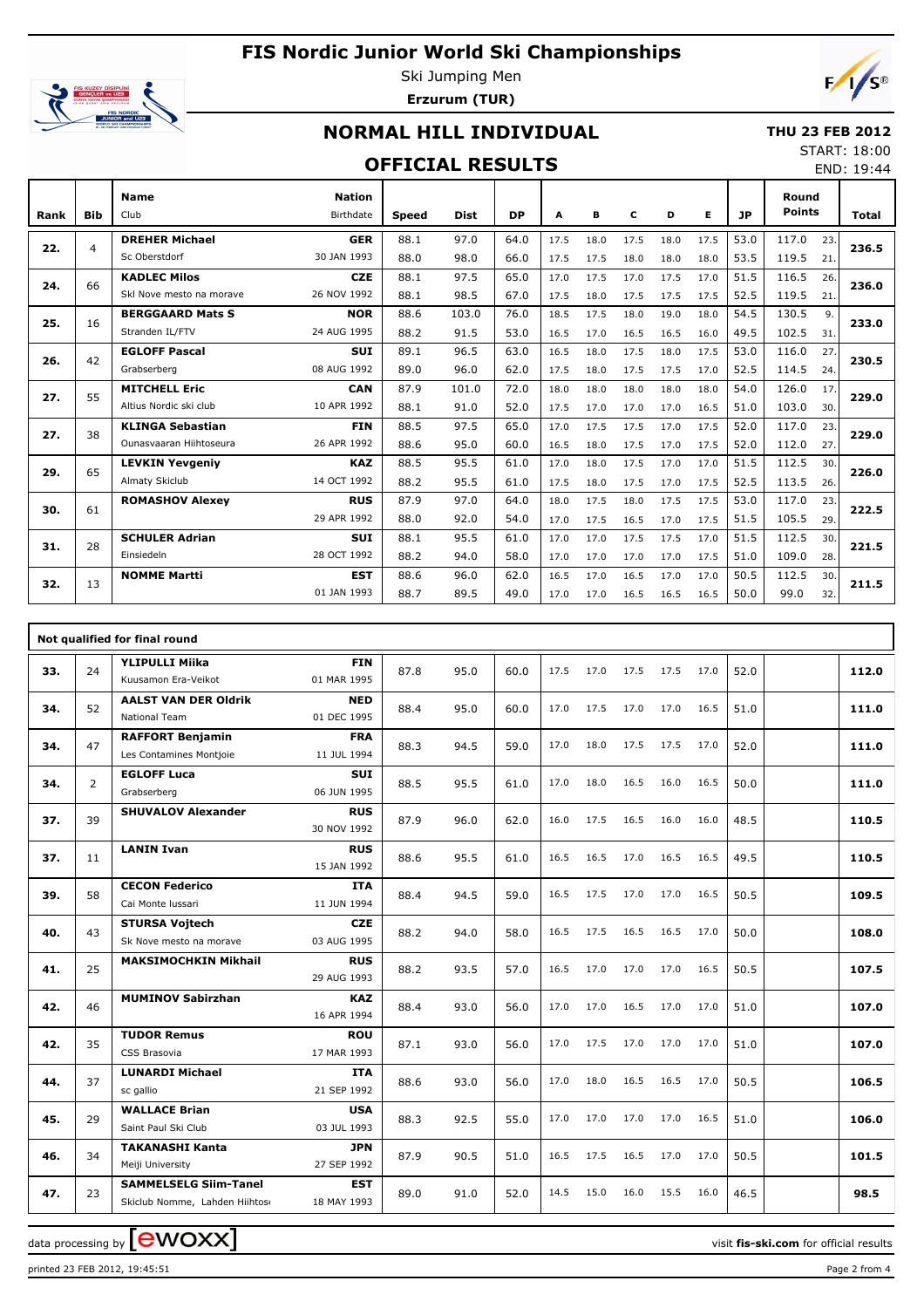# **FIS Nordic Junior World Ski Championships**



Ski Jumping Men **Erzurum (TUR)**



## **NORMAL HILL INDIVIDUAL**

#### **THU 23 FEB 2012**

#### **OFFICIAL RESULTS**

START: 18:00 END: 19:44

|      |                |                                 |                            |              |             |           |      |      |      |      |      |           |                        | ----         |
|------|----------------|---------------------------------|----------------------------|--------------|-------------|-----------|------|------|------|------|------|-----------|------------------------|--------------|
| Rank | <b>Bib</b>     | <b>Name</b><br>Club             | <b>Nation</b><br>Birthdate | <b>Speed</b> | <b>Dist</b> | <b>DP</b> | A    | B    | c    | D    | Е    | <b>JP</b> | Round<br><b>Points</b> | <b>Total</b> |
|      |                | <b>RHOADS William</b>           | <b>USA</b>                 |              |             |           |      |      |      |      |      |           |                        |              |
| 48.  | 5              | Park City Nordic Ski Club       | 08 JUN 1995                | 87.8         | 89.5        | 49.0      | 16.0 | 17.0 | 16.5 | 16.5 | 16.0 | 49.0      |                        | 98.0         |
|      |                | <b>LICHY Patrik</b>             | <b>SVK</b>                 |              |             |           |      |      |      |      |      |           |                        |              |
| 49.  | 48             | SK Kartik Banska Bystrica       | 22 SEP 1992                | 88.2         | 89.5        | 49.0      | 16.0 | 17.0 | 16.5 | 16.0 | 16.0 | 48.5      |                        | 97.5         |
| 49.  | 30             | <b>NISHIKATA Shingo</b>         | <b>JPN</b>                 | 87.6         | 89.0        | 48.0      | 16.0 | 16.5 | 16.5 | 16.5 | 17.0 | 49.5      |                        | 97.5         |
|      |                |                                 | 02 JAN 1995                |              |             |           |      |      |      |      |      |           |                        |              |
| 51.  | 22             | <b>LUGERT Tobias</b>            | <b>GER</b>                 | 88.5         | 89.5        | 49.0      | 16.0 | 16.0 | 16.0 | 16.5 | 16.0 | 48.0      |                        | 97.0         |
|      |                | Sc Ruhpolding                   | 18 JUN 1993                |              |             |           |      |      |      |      |      |           |                        |              |
| 52.  | 20             | <b>GONTHIER Nicolas</b>         | <b>FRA</b>                 | 88.0         | 88.5        | 47.0      | 16.0 | 17.0 | 16.0 | 16.0 | 16.0 | 48.0      |                        | 95.0         |
|      |                | Courchevel                      | 04 MAR 1993                |              |             |           |      |      |      |      |      |           |                        |              |
| 52.  | 12             | <b>GARDET Sacha</b>             | <b>FRA</b>                 | 88.0         | 88.5        | 47.0      | 16.0 | 16.5 | 16.0 | 16.0 | 15.5 | 48.0      |                        | 95.0         |
|      |                | Courchevel                      | 23 JUL 1995                |              |             |           |      |      |      |      |      |           |                        |              |
| 54.  | 64             | <b>YUKSEL Faik</b>              | <b>TUR</b><br>10 FEB 1995  | 88.0         | 87.5        | 45.0      | 16.5 | 16.5 | 16.5 | 16.5 | 16.5 | 49.5      |                        | 94.5         |
|      |                | <b>MAEAETTAE Antti</b>          | <b>FIN</b>                 |              |             |           |      |      |      |      |      |           |                        |              |
| 54.  | 9              | Kuusamon Erae-veikot            | 14 MAR 1993                | 88.1         | 88.5        | 47.0      | 16.5 | 16.0 | 16.0 | 15.5 | 15.5 | 47.5      |                        | 94.5         |
|      |                | <b>FRIEDRICH Tomas</b>          | <b>CZE</b>                 |              |             |           |      |      |      |      |      |           |                        |              |
| 56.  | 21             | SK Jested Liberec               | 02 FEB 1995                | 88.0         | 87.5        | 45.0      | 16.0 | 16.5 | 16.5 | 16.0 | 16.5 | 49.0      |                        | 94.0         |
|      |                | <b>KOREK Dusty</b>              | <b>CAN</b>                 |              |             |           |      |      |      |      |      |           |                        |              |
| 57.  | 32             | Altius Nordic ski club          | 14 APR 1995                | 88.3         | 86.5        | 43.0      | 17.0 | 17.0 | 16.5 | 16.5 | 17.0 | 50.5      |                        | 93.5         |
|      |                | <b>WIT DE Ruben</b>             | <b>NED</b>                 |              |             |           |      |      |      |      |      |           |                        |              |
| 58.  | 44             | Dutch Nordic Ski Team           | 02 FEB 1995                | 87.5         | 85.5        | 41.0      | 16.5 | 16.5 | 16.0 | 15.5 | 16.0 | 48.5      |                        | 89.5         |
|      |                | <b>BLAHA Hubert</b>             | <b>CZE</b>                 |              |             |           |      |      |      |      |      |           |                        |              |
| 59.  | 3              | <b>LSK Lomnice</b>              | 25 MAR 1992                | 88.7         | 84.0        | 38.0      | 16.0 | 16.5 | 16.0 | 16.0 | 16.5 | 48.5      |                        | 86.5         |
| 60.  | 18             | <b>DI LENARDO Zeno</b>          | <b>ITA</b>                 | 87.1         | 83.0        | 36.0      | 16.5 | 16.5 | 16.0 | 16.0 | 16.0 | 48.5      |                        | 84.5         |
|      |                | Sc Monte Iussari                | 19 OCT 1995                |              |             |           |      |      |      |      |      |           |                        |              |
| 61.  | $\overline{7}$ | <b>SATO Yukiva</b>              | <b>JPN</b>                 | 85.6         | 82.5        | 35.0      | 16.0 | 16.5 | 16.0 | 16.0 | 16.0 | 48.0      |                        | 83.0         |
|      |                | Sapporo Nihon Univ. High School | 19 JUN 1995                |              |             |           |      |      |      |      |      |           |                        |              |
| 62.  | 27             | <b>FUNTAROV Devan</b>           | <b>BUL</b>                 | 86.9         | 81.5        | 33.0      | 16.0 | 16.5 | 16.0 | 16.0 | 16.0 | 48.0      |                        | 81.0         |
|      |                | Rilski Ski Skachach             | 13 NOV 1995                |              |             |           |      |      |      |      |      |           |                        |              |
| 62.  | 19             | <b>PITEA Sorin Iulian</b>       | <b>ROU</b>                 | 87.0         | 81.5        | 33.0      | 16.0 | 16.5 | 16.0 | 16.0 | 16.0 | 48.0      |                        | 81.0         |
|      |                | CSS Dinamo Rasnov               | 07 SEP 1997                |              |             |           |      |      |      |      |      |           |                        |              |
| 64.  | 10             | <b>SIMOV Daniel</b>             | <b>BUL</b>                 | 87.7         | 77.5        | 25.0      | 16.0 | 15.5 | 15.5 | 15.5 | 16.0 | 47.0      |                        | 72.0         |
|      |                | Moten                           | 28 OCT 1996                |              |             |           |      |      |      |      |      |           |                        |              |
| 65.  | 60             | <b>SZILAGYI Akos</b>            | <b>HUN</b>                 | 88.1         | 75.5        | 21.0      | 15.0 | 15.5 | 15.5 | 15.0 | 15.5 | 46.0      |                        | 67.0         |
|      |                | Koszegi Sportklub               | 12 SEP 1995                |              |             |           |      |      |      |      |      |           |                        |              |

|            | <b>Disqualified</b> |           |  |  |  |  |  |  |  |  |  |  |
|------------|---------------------|-----------|--|--|--|--|--|--|--|--|--|--|
| <b>Bib</b> | <b>Name</b>         | Reason    |  |  |  |  |  |  |  |  |  |  |
| 41         | FRIBERG Christian   | SCE4 Suit |  |  |  |  |  |  |  |  |  |  |

| <b>Weather Information</b> |         |      |       |                 |        |              |        |  |  |  |  |  |
|----------------------------|---------|------|-------|-----------------|--------|--------------|--------|--|--|--|--|--|
|                            |         | Snow | Air   | <b>Humidity</b> |        | Wind $[m/s]$ |        |  |  |  |  |  |
|                            | Weather | [°C] | [°C]  | [%]             | Min    | Avg          | Max    |  |  |  |  |  |
| 1st round                  | clear   | -9   | $-12$ | 63              | $-0.5$ | $-0.7$       | $-1.0$ |  |  |  |  |  |
| 2nd round                  | clear   | $-Q$ | $-11$ | 62              | $-0.4$ | 0.2          | 0.8    |  |  |  |  |  |

data processing by **CWOXX**  $\blacksquare$